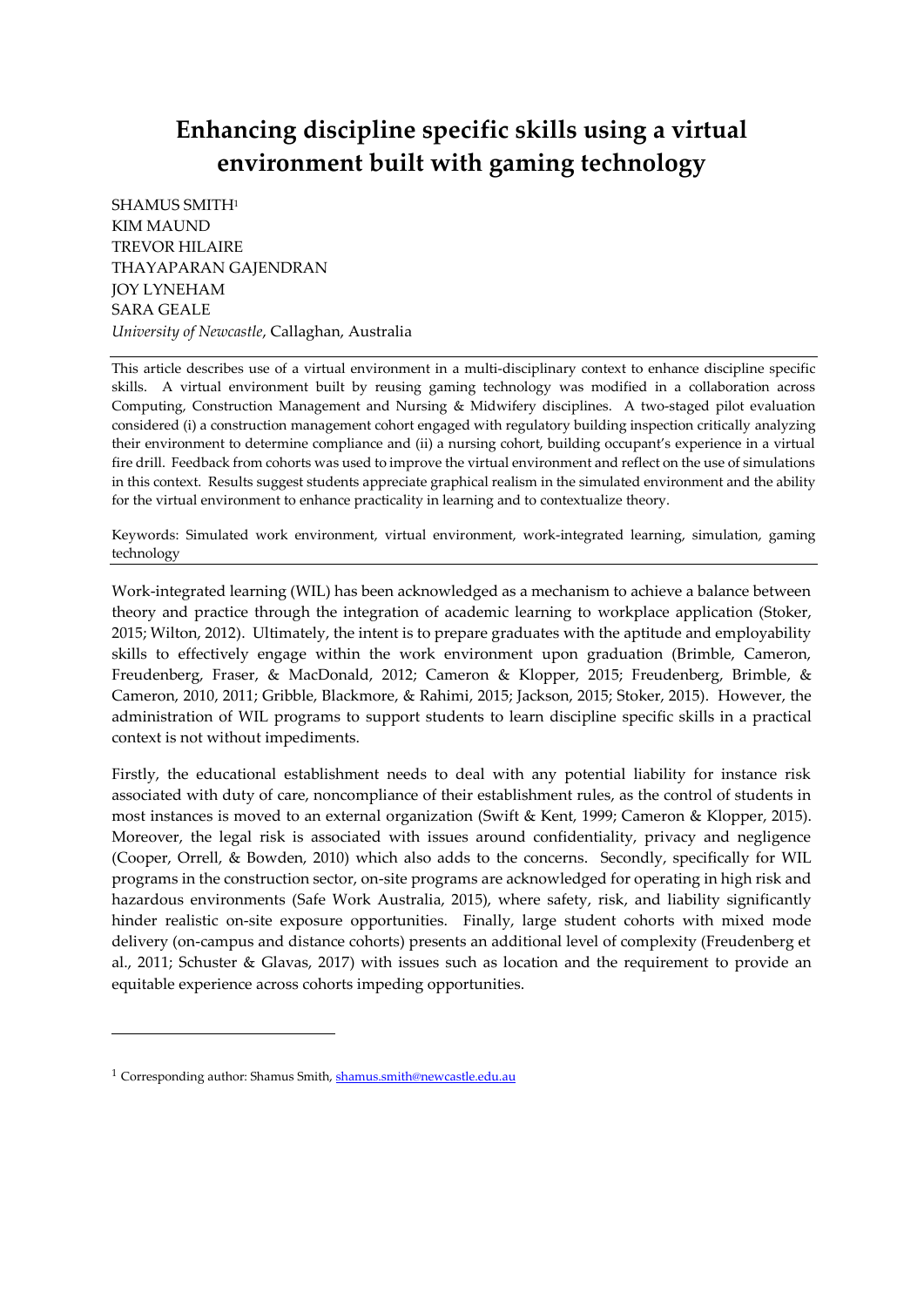The use of virtual environments and simulated activities has been identified as a mechanism that has the potential to overcome many of the traditional WIL problems and restrictions (Al Shehri, 2012; Çalişkan, 2011). There is increasing interest in providing simulated or virtual experiences that facilitate engagement with authentic work-oriented practices (Jackson & Jones, 2019; Schuster & Glavas, 2017) and allow students to acquire experiences critical to their future careers (Patiar, Ma, Kensbock, & Cox, 2017; Seifan, Dada, & Berenjian, 2019). However, one issue is the time consuming nature of virtual environment development (Smith & Trenholme, 2009). Fortunately, much of the functionality needed for a virtual environment is already implemented in common game engines, which serve to greatly minimize the costs involved (Marks, Windson, & Wünsche, 2007; Trenholme & Smith, 2008; Vogel, Greenwood-Ericksen, Cannon-Bowers, & Bowers, 2006). Therefore, customization of a computer game environment with building model information has the ability to create a realistic virtual environment to maximize learning and enhance critical thinking capabilities while overcoming the difficulties of the more traditional work experience programs.

This paper describes the use of a virtual environment in a multi-disciplinary context to enhance teaching discipline specific skills of construction management and nursing students through the use of a simulation of an actual building. One aim of the project was to explore how the different disciplines could contribute expertise to provide WIL-like experiences as an educational goal. Firstly, a computer game engine was used to develop a virtual prototype of a real-world building. Next, a construction management cohort completed a virtual regulatory building inspection critically analyzing their environment to determine compliance. The aim was to provide a highly authentic task in a virtual setting (Bosco & Ferns, 2014). To further develop the virtual environment as a teaching tool for construction management students, it was also presented to a nursing cohort - hypothetically the 'building' occupants - to obtain their observations in the context of virtual fire evacuation drills. The results favored the simulated environment's ability to enhance learning and subsequently to contextualize theory.

## VIRTUAL ENVIRONMENTS IN PRACTICAL LEARNING

The term virtual environment is defined as "a synthetic, spatial (usually 3D) world seen from a firstperson point of view. The view in a virtual environment is under the real-time control of the user" (LaViola, Jr., Kruijff, McMahan, Bowman, & Poupyrev, 2017, p. 8). According to Al Shehri (2012) the simulation of the real-world involves varying degrees of immersion: "…a high degree of interaction between the user and the VR system" (p. 338). The use of such a system allows students to have the opportunity to experience the work environment without entering a potentially hazardous operational environment. The virtual environment is ultimately a simulation of the real-world environment where the inclusion of computer-controlled avatars and communication channels enhance immersion and educational capabilities through the creation of an interactive environment to enhance the learning experience (Eschenbrenner, Nah, & Siau, 2009).

Virtual environments have been implemented across many educational domains due to the potential opportunities to contextualize theory and practice (Livingstone, Kemp, & Edgar, 2008). Wiecha, Heyden, Sternthal, and Merialdi (2010) support the use of virtual environments within medical sciences given the many opportunities they provide as a teaching tool to enhance learning outcomes. Similarly, Gribble et al. (2015) observed that WIL can enhance the employability of international students through development of social and cultural capital. Essentially, virtual environments offer unique simulated experiences and their use is well suited to education programs (Chen, Toh, & Ismail, 2005). The combination of virtual environments and student work experience has benefits such as authentic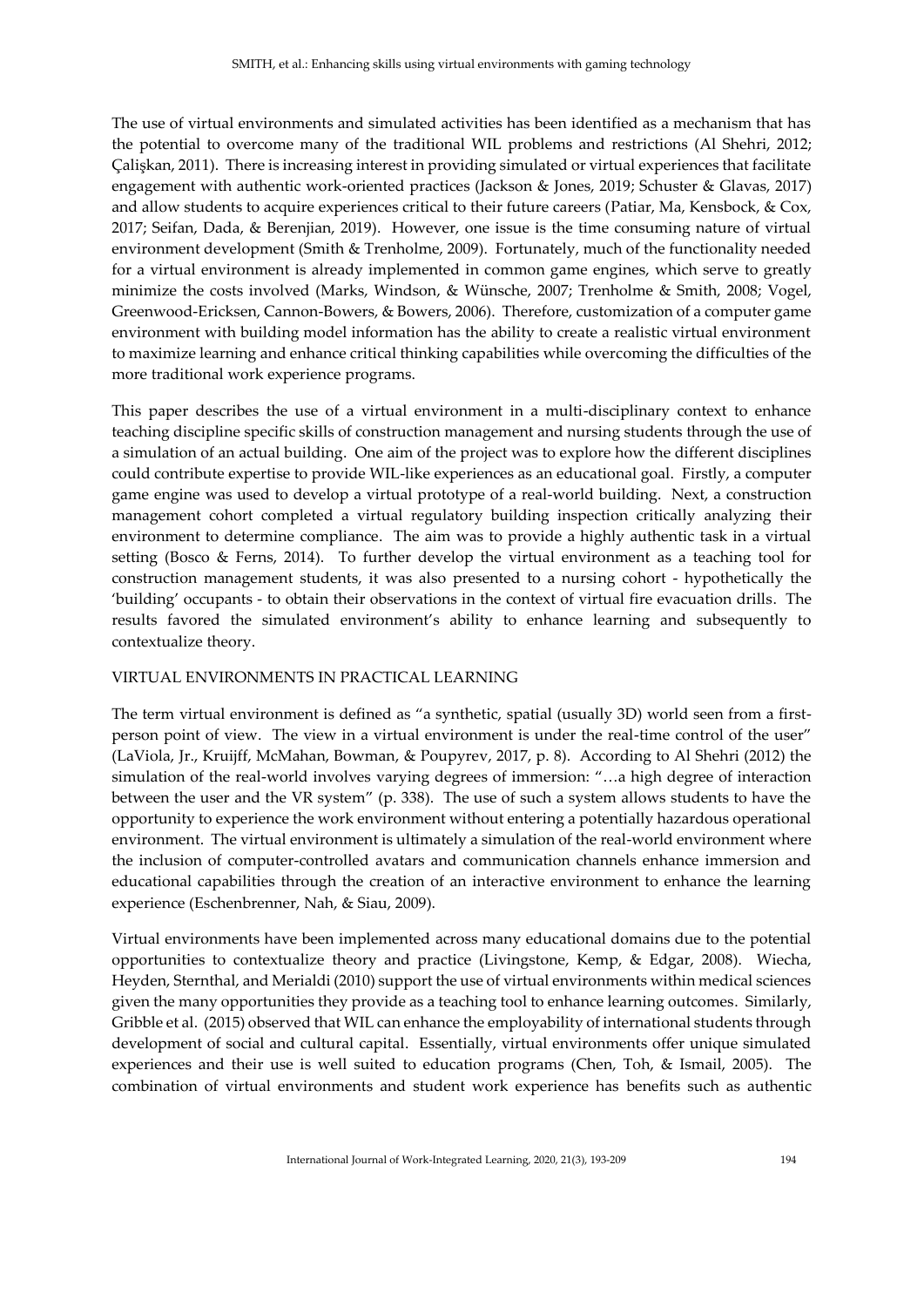interactivity; flexibility; constructivism; wider availability; equal opportunity platform; and safe, customizable and low-cost environments (Al Shehri, 2012). However, such environments are by no means without their limitations – including user interface anxiety, the need for user training and assessment value (Al Shehri, 2012) but are still worthwhile particularly when associated with high risk work environments such as construction management.

#### *The Virtual Environment*

Smith and Trenholme (2009) used the Source Engine (Valve Corporation, n.d) to create a virtual environment focused upon an emergency evacuation fire drill scenario. The virtual environment utilized the same game engine as the Half-Life 2 video game (Valve Corporation, n.d.). Floor plans of a three-story real-world building (the Computer Science Department, Durham University, United Kingdom) were used to determine the layout and relative scale of corridors, doors and rooms. Elements in the real building that would act as audio and visual cues to someone during a fire evacuation were identified in the department and their positions added to the plans so that they could be accurately included in the final model. These included fire alarm triggers, fire alarm sirens, fire exit signs and fire extinguishers. Photographs of various areas of the department were taken to aid texturing the virtual environment (Smith & Trenholme, 2009). The environment was modelled with the inclusion of appropriate materials and graphics to create practicality in learning. Figure 1 provides an illustration of the virtual environment created from the actual building.



FIGURE 1: The virtual environment with example corridor (left) and simulated fire event (right).

## *Modifying the Virtual Environment*

The Smith and Trenholme (2009) virtual environment was modified to support the learning task for a Construction Management cohort. Modifications involved removal of fire services to create an inspection environment considered not compliant with regulatory building codes. Variations to the initial environment involved the removal of signage from exit doors and within paths of travel to exits, and the deletion of portable fire extinguishers and applicable signage. Fire events from the original simulation were also removed. Figure 2 provides an illustration of the original virtual environment against the modified virtual environment.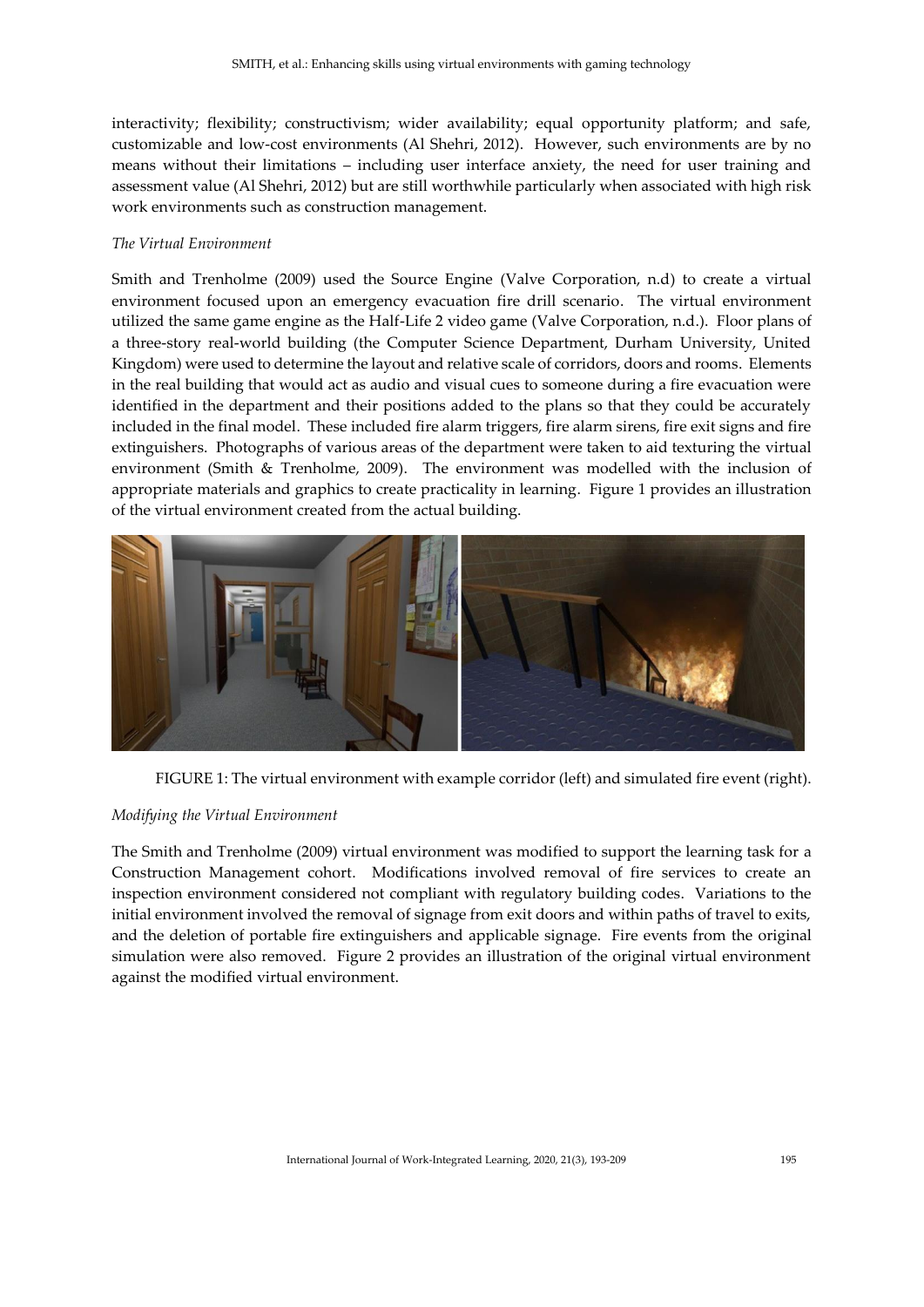

FIGURE 2: The virtual environment with example original (left) and modified views (right).

From the 3D building model, a set of floor plans were extracted and adapted to suit the teaching curriculum assessment (Figure 3). Primarily this concerned the regulatory requirement associated with building access and egress, for example, focusing upon exits and paths of travel to exits.

## DISCIPLINE CONTEXT

## *Construction Management : The National Construction Code*

Within Australia, the National Construction Code provides the requirements for safety, health, amenity and sustainability in terms of both new building design and existing building modifications. The Code incorporates the Building Code of Australia Volume One which establishes the technical provisions for building work in Class 2-9 buildings: multi-residential, commercial and industrial style buildings, whilst allowing for variations in climate, geographic and geological conditions (Australian Building Codes Board, 2016).

The Code is administered by Australian States and Territories through their relevant planning and building legislation as these regulations set the legal framework for planning, design and construction of buildings. In particular, they set the detail pertaining to construction and occupancy certificates, building inspections and regulatory enforcement. Building surveyors accredited as certifiers, whether working for local government authorities or the private sector generally have the delegated powers under the legislative frameworks to determine whether building work complies with the Code (Australian Building Codes Board, 2016) and to action accordingly.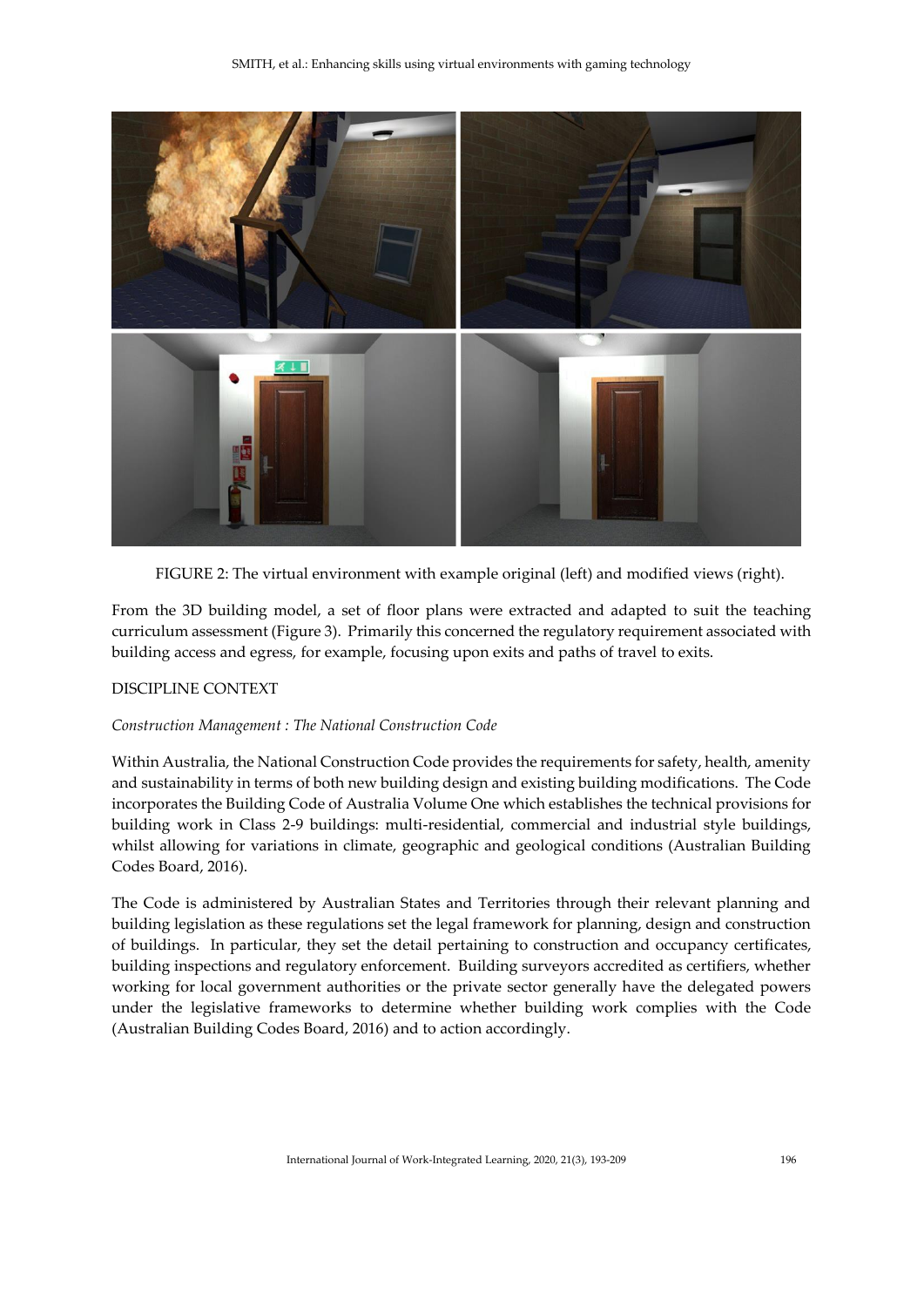

FIGURE 3: Example extracted floor plan with labelled learning tasks.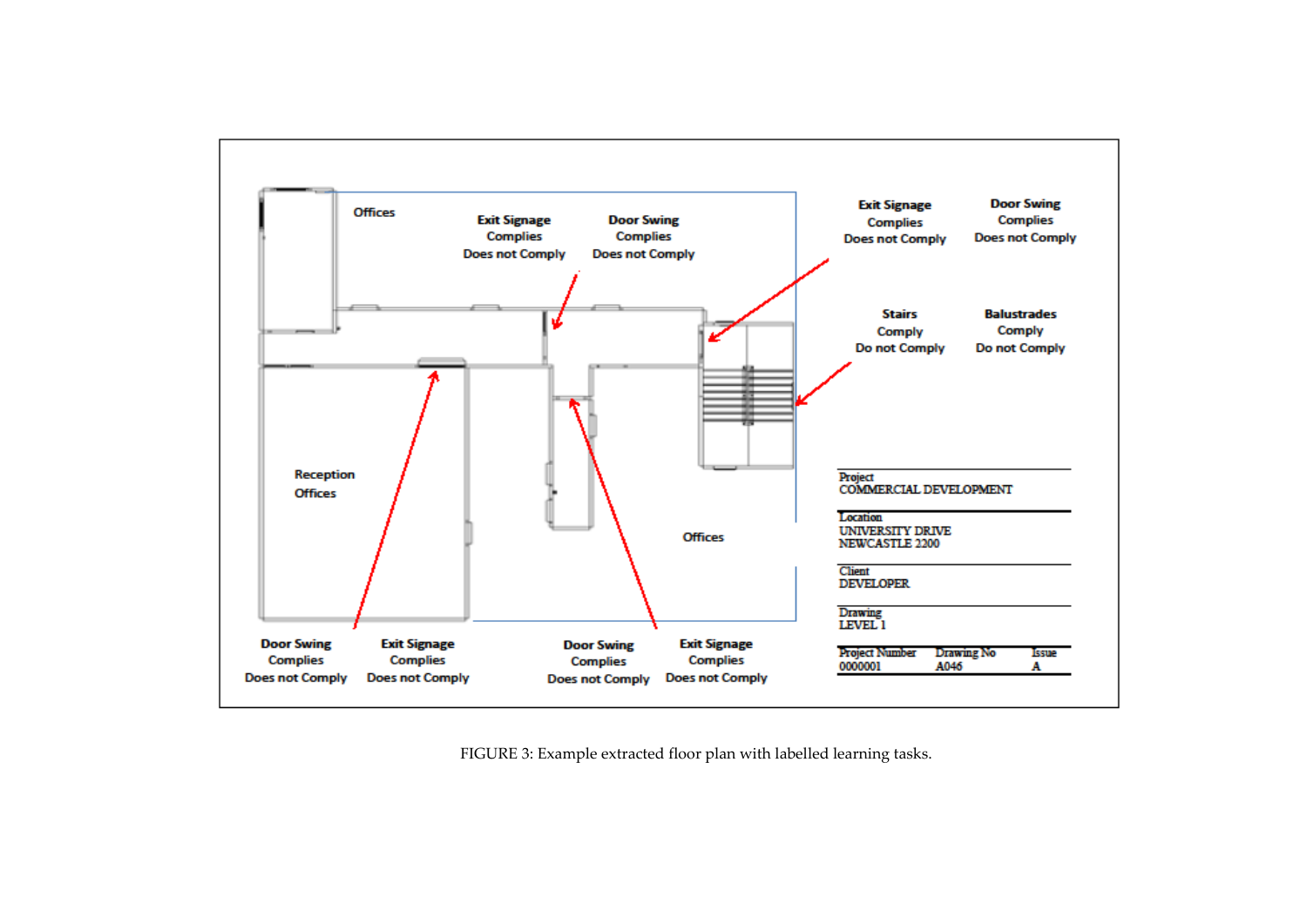#### *Nursing: Evacuation During Emergencies*

Evacuating healthcare facilities in New South Wales (NSW) during natural disasters is guided by the NSW State Emergency Management Plan (EMPLAN) (Cappie-Wood, 2018) with similar plans in other Australian states. The Australian Government has an overarching policy for the management of disasters in the National Health Emergency Response Arrangements (Australian Government Department of Health, 2011). Local procedures for evacuation of a health care setting are more difficult to secure. Evacuation procedures are usually a component of staff orientation. However, actual evacuation exercises are often a missed activity (Löfqvist, Oskarsson, Brändström, Vuorio, & Haney, 2017) and in complex healthcare environments arranging evacuation exercises are difficult (Golmohammadi & Shimshak, 2011).

The focus of health care facilities is the care of people who have significant health problems and who often require acute and continuous care. Thus, evacuation of patients and personnel presents challenges different from the ones in traditional emergency evacuation (Chen, Guinet, & Ruiz, 2015). Given the varying levels of disability in patients and the anxiety associated with illness, training for such events with evacuation drills would not only be disruptive to treatment but has the potential to cause significant harm and even death. Use of simulation technology for nursing students is an ongoing educational trend (Overstreet, 2008) and can promote theory-practice integration (Botma, 2014). Virtual environments have a number of advantages in this setting. Simulated exercises provide a hands-on experience and provide opportunities for reflective debriefings (Overstreet, 2008). In the context of emergency evacuations, patient safety is paramount and virtual environments can be deployed to be accessed at any time thus allowing staff to choose the most appropriate time for the training with no distractions to the healthcare environment (Farra et al., 2019).

## RESEARCH METHODOLOGY

The research followed the world view of constructivism with a phenomenological approach or mode of enquiry. The constructivist view and phenomenological approach aligned well with the research as they enabled a true exploration of the phenomena: to understand the perspective of the students – their experience from a first person view (Quinlan, 2011) and an assessment of the capabilities of the scenarios provided by the virtual environment to enhance learning within the realm of regulatory building codes.

The project employed a qualitative exploratory research design. Aligned with the constructivist view point, the design provided for a greater depth of understanding (Bryman & Bell, 2011) of both individual and group views and subsequently evaluations across two discipline cohorts to inform future development of the virtual environment and assess suitability to simulate a WIL-like experience.

## *Case Study*

Construction management degree programs in New South Wales (NSW), Australia, are typically accredited by the Australian Institute of Building Surveyors and are approved degrees under the State of New South Wales Government, Building Professionals Board. Therefore, students who complete such degrees have the opportunity to work as professional building surveyors and building certifiers as they have met the educational requirements of the institute and regulatory body.

Building codes and compliance courses are fundamental within construction management degrees and provide students with an introduction to the world of regulatory building codes and compliance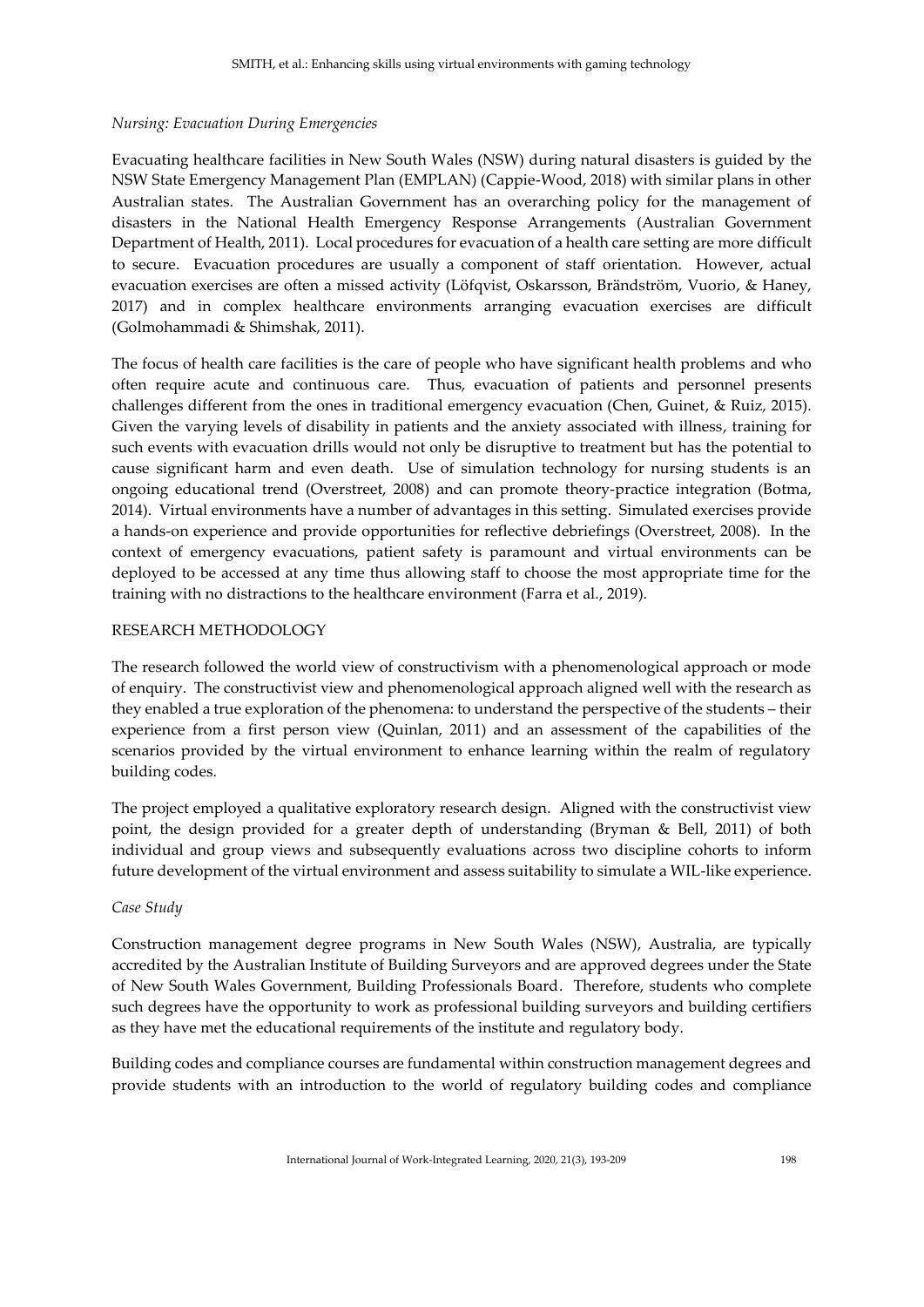activities with a primary focus upon fire safety. However, to amalgamate theory with practice and ensure a deeper understanding of regulatory application, site visits are necessary. WIL in terms of building regulation is often harder to accomplish than in standard construction management courses given the regulatory implications for building owners where non-compliances are detected. Therefore, a virtual environment that enables a student to undertake a real-world regulatory inspection holds promise for construction management students and their study of building codes.

#### *Two Staged Data Collection Process*

The design and development of the scenarios for use in the virtual environment was a collaborative approach involving three disciplines: Construction Management (Maund, Hilaire, Gajendran), Nursing and Midwifery (Lyneham, Geale) and Computing & IT (Smith) (Figure 4). The pilot evaluation involved a two-stage process.



FIGURE 4: WIL scenario and simulation environment development process through interdisciplinary conceptualization and operation.

Stage 1: The modified, and non-compliant, virtual environment was deployed to a construction management student cohort. In this scenario, the cohort had discipline specific learning outcomes in which virtual environment tasks were aligned with course curriculum. Using building regulatory theoretical knowledge, the students were required to complete a virtual regulatory building inspection critically analyzing their environment to determine compliance. Interviews were then conducted to obtain an understanding of simulation-based experiences across navigation, visualization, assessment capabilities and learning outcomes. We used the more general definition of navigation to include physical travel in the virtual environment and the intention to move and selection of travel waypoints (LaViola et al., 2017, p. 318). Also, all navigation in the virtual environment was free moving, that is, non-guided (Chen, Toh, & Ismail, 2005).

Stage 2: The original, simulated fire drill, virtual environment was presented to a nursing student cohort - hypothetically the 'building' occupants - to obtain discipline specific feedback. The nursing students were required to navigate the virtual environment and evacuate upon hearing the fire alarm, during which time they encountered virtual fire events. Focus groups were undertaken to understand their discipline specific experience to inform learning opportunities with the virtual environment.

International Journal of Work-Integrated Learning, 2020, 21(3), 193-209 199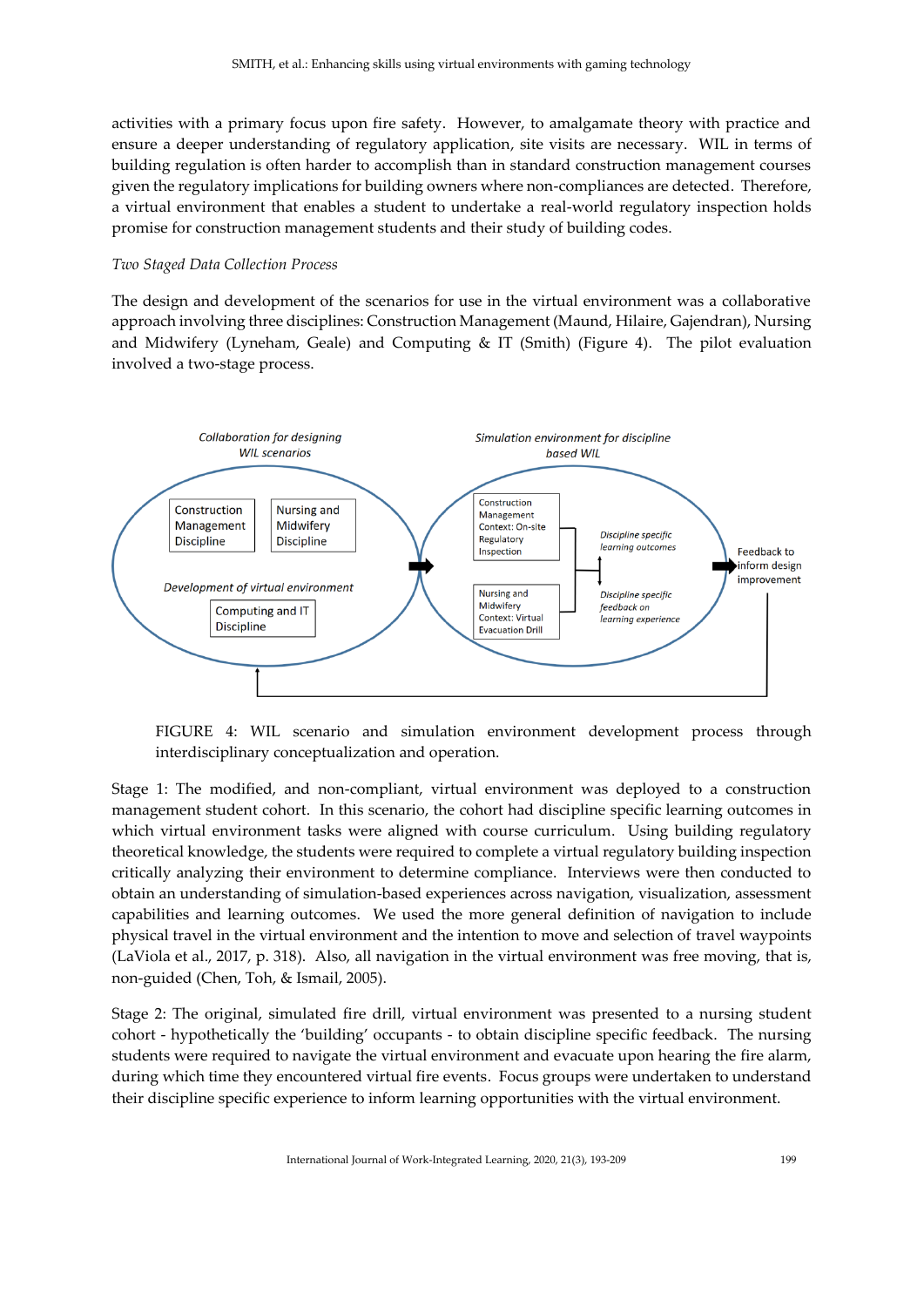Ethics approval for the participant studies was granted by the University of Newcastle (Australia) Human Research Ethics Committee.

#### *Stage 1: Construction Management Context*

Written informed consent was obtained from each participant prior to their involvement. Participants were over 18 years of age and enrolled in a relevant construction management degree and had completed a course on building codes and compliance.

Each participant was individually shown into the testing room and seated at a desk with a desktop computer: Dell Precision T1600: CPU 3.40GHz, with Dell UltraSharp U2412M 24-inch monitor. To accustom participants with navigation within a virtual environment they were first provided with a five-minute introduction to navigation using a virtual environment demo in the Unreal Engine (Epic Games, n.d.). The intent was to ensure all participants were familiar with navigation in a similar virtual environment without being exposed to the virtual building used in the test.

Participants were then provided with the following documentation:

- Architectural plans: floor plans for each building level and a section view that nominated areas for inspection and assessment.
- Extracts from the Australian National Construction Code, Building Code of Australia Volume One, applicable to the areas under assessment: Section A General Provisions, Part A3 Classification of Buildings and Structures; Section C Fire Resistance, Part C1 Fire Resistance and Stability; and Section D Access and Egress, Part D1 Provision for Escape and Part D2 Construction of Exits. Note: The design of the Code requires that the building first be classified and the *rise in stories* and *type of construction* determined prior to progression to Section D.
- A two-page document outlining the scenario and containing questions to be answered. The questions were divided into two parts: those answered using the Code and the plans against those that could only be answered using the Code and the virtual environment (see Table 1). Code questions were focused upon reinforcing basic principles given the first year student cohort – to enhance learning and provide a realistic learning experience rather than present complex scenarios.

| National Construction Code: Building Code of Australia Volume One |                   |                                          |
|-------------------------------------------------------------------|-------------------|------------------------------------------|
|                                                                   | <b>BCA Clause</b> | Ouestion                                 |
| <b>Section A General Provisions</b>                               | Clause A3.2       | Determine the Building<br>Classification |
| <b>Section C Fire Resistance</b>                                  | Clause C1.1       | Determine the Type of<br>Construction    |
|                                                                   | Clause C1.2       | Determine the Rise in Stories            |

TABLE 1: Example questions from Australian National Construction.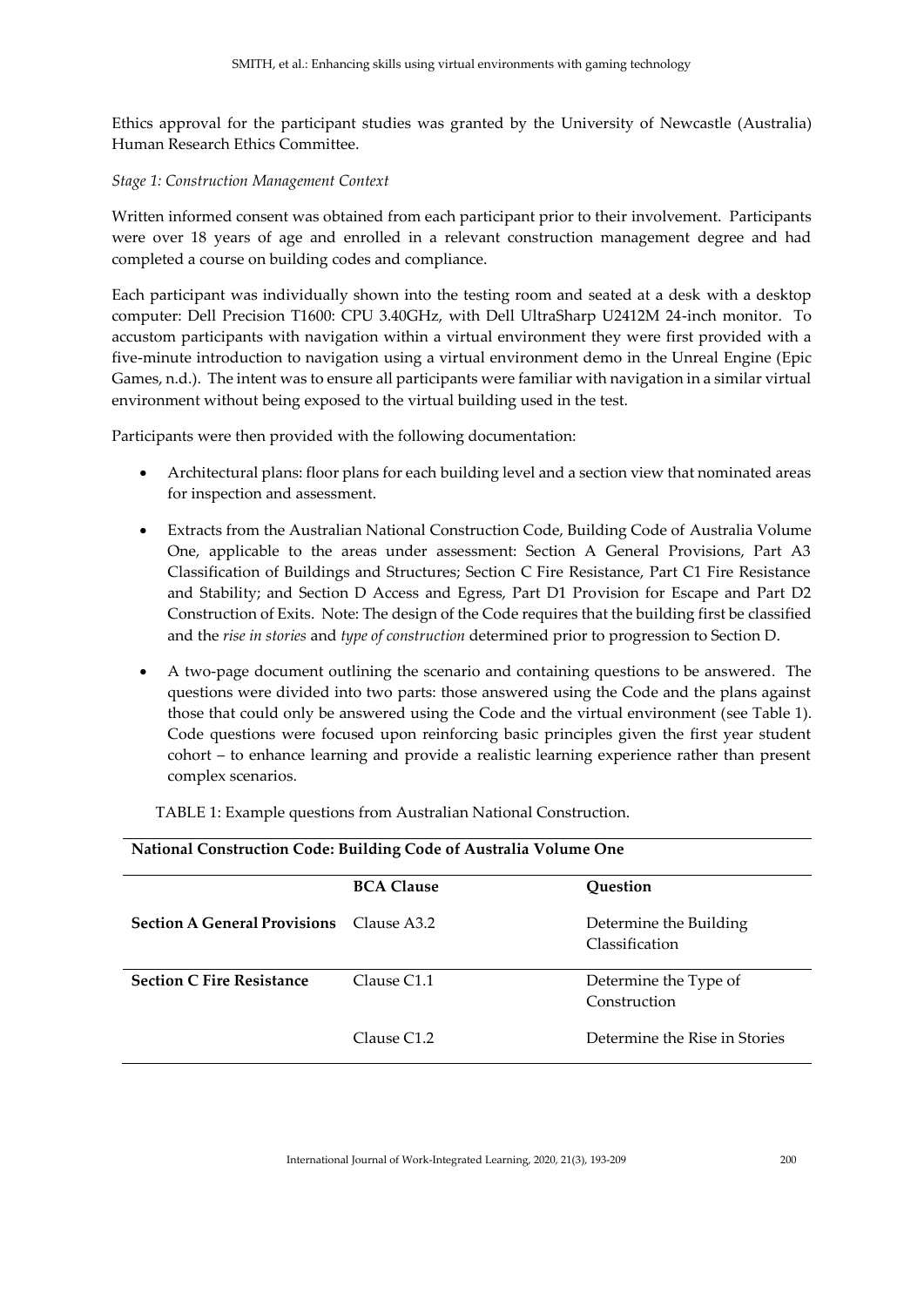The scenario placed each participant in the role of a building surveyor undertaking a regulatory inspection of the simulated building. They were given five minutes to review the documentation supplied before the test commenced. Twenty minutes was allocated to navigation in the virtual environment and completion of all set tasks.

Upon completion of the exercise, participants were individually interviewed regarding their experience with the virtual environment, and specifically in relation to the set tasks. Interviews were semistructured in nature. Initial questions concerned demographic data, while remaining questions concerned feedback across the areas of navigation, visualization, assessment capabilities and learning outcomes.

## *Stage 2: Nursing Context*

Written informed consent was obtained from each participant prior to their participation in the project. Participants were over 18 years of age and were second- or third-year students enrolled in a nursing degree as they had attained site experience at this stage of their studies.

Following the process for Stage 1, each participant was individually shown into the testing room and seated at a desk with a desktop computer. Participants were required to navigate through the virtual building to the third floor and upon hearing the emergency alarm evacuate the building. They undertook this exercise three times: once with only one exit blocked by fire, once with multiple exits blocked by fire and once with all exits blocked by fire.

Participants were allocated fifteen minutes to complete the task: Upon completion of the task participants attended a focus group to discuss their experience and provide feedback on the environment. Each focus group involved 2-3 participants and had a forty-five-minute duration.

As virtual environments can be perceived by users as very real experiences, there was a concern that the presented virtual fire drill could result in a reaction similar to a real event. For example, the participants may experience a fight or flight response and have an adverse emotional reaction if they made a navigation choice that resulted in exposure to the virtual fires. Participants were therefore debriefed immediately following the virtual exposure to determine if they felt or showed signs of distress. Debriefing was conducted by a specialist in clinical health and disaster management.

#### RESULTS

#### *Stage 1 Results*

All participants met the inclusion criteria, that is, currently enrolled in relevant degree and had completed a course on building codes and compliance. A total of  $six$  ( $n=6$ ) participants were involved in the trial with an age range of 20-44 (average age 30).

Gaming experience differed considerably across the participant group: no prior experience (n=2), frequent use (n=3) and master (n=1). Those familiar with gaming technology conveyed experience with a range of devices: keyboard, mouse and joystick. All participants indicated daily computer usage.

All participants completed the set tasks within the twenty-minute allocated timeframe. In addition, they used all sources of information provided to answer the question sets. An interview was conducted with each participant immediately after the testing period.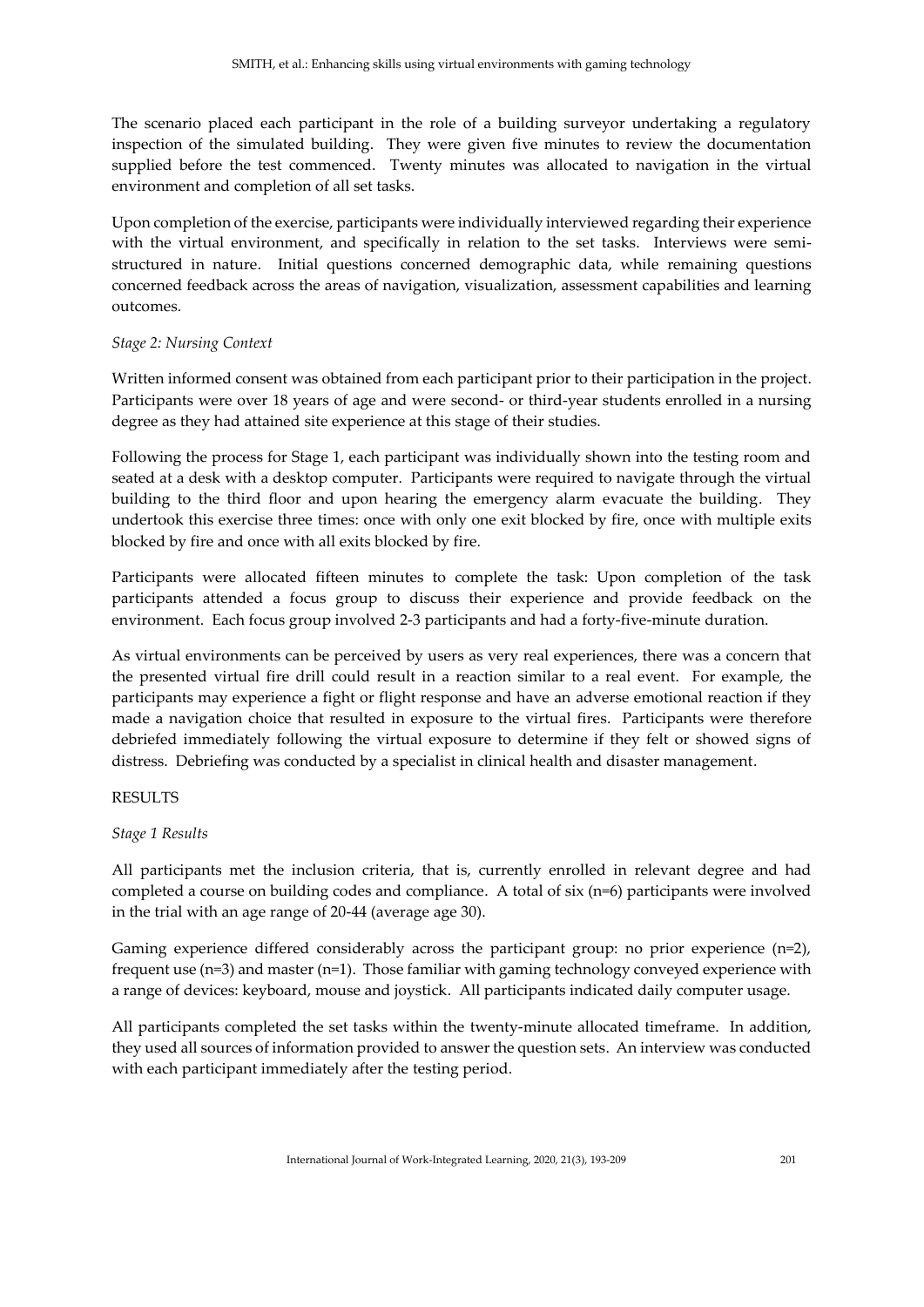The feedback from participants was positive. When asked about the realism of the virtual building, Barney (CM student) noted "for what you need to achieve it is a great platform" and Isaac (CM student) commented that it was "as good as possible". Other feedback primarily concerned the following areas: ease of navigation, practicality in learning, alignment with curriculum and professional application. Participants also identified two areas for consideration in future environment modifications: the inclusion of a navigation map and color coding of doors (as doors were locked to restrict access to parts of the building that were not modelled in the virtual environment).

#### *Stage 2 Results*

All participants met the inclusion criteria, for example, were enrolled in a nursing degree and were at the second- or third-year level of their studies. A total of eight (n=8) female participants were involved with this stage of the research: two groups of three participants and one group of two participants. Gaming experience consisted of no experience  $(n=2)$  through to minimal experience  $(n=6)$ .

All participants, apart from two with no gaming experience (see Discussion: Navigation), completed the set activities involving fire drill evacuations. Following which they participated in a focus group to provide feedback on their experience. Similar to the first participant cohort, the feedback was positive with the virtual environment identified by multiple participants as a tool which could assist professional learning, that is, industry emergency management training. Lilith (nursing student) noted:

I thought it was great. I really did. I thought it was - I watch my son play Minecraft and all these computer games and it was exactly like that. Me, personally, I found it difficult walking into walls and opening doors, because I don't play a lot of computer games, but I feel like if you were directing that at a younger population, they would get a lot out of it.

"Aurelia" (nursing student) commented that "the idea is good … the concept of being able to train people through a virtual reality is good". Other major feedback themes concerned enhancing practicality in learning discipline specific skill sets, engagement, and learning capabilities. Participants highlighted that the use of additional sound interference (i.e., people talking), computer controlled human avatars and suitable fixtures would help to create a more realistic environment to emulate professional practice.

## DISCUSSION

The results suggest that use of a virtual environment in a multi-disciplinary context can support teaching discipline specific skills. The collaboration between the Construction Management, Nursing & Midwifery, and Computing & IT disciplines enabled the development of scenarios for a realistic virtual environment for facilitated practical learning with multi-disciplinary cohorts for a WIL-like experience. Six topics on the virtual environment that emerged from collected data are discussed as follows:

#### *Navigation*

Construction management participants positively favored the virtual environment in terms of its ease of use and navigation capabilities, even those with no prior/minimal gaming experience. When asked about the navigation in the environment, Gordon (CM student) noted that it was "great. Enjoyed and it really related to the course". This was similar across nursing participants with Tina (nursing student)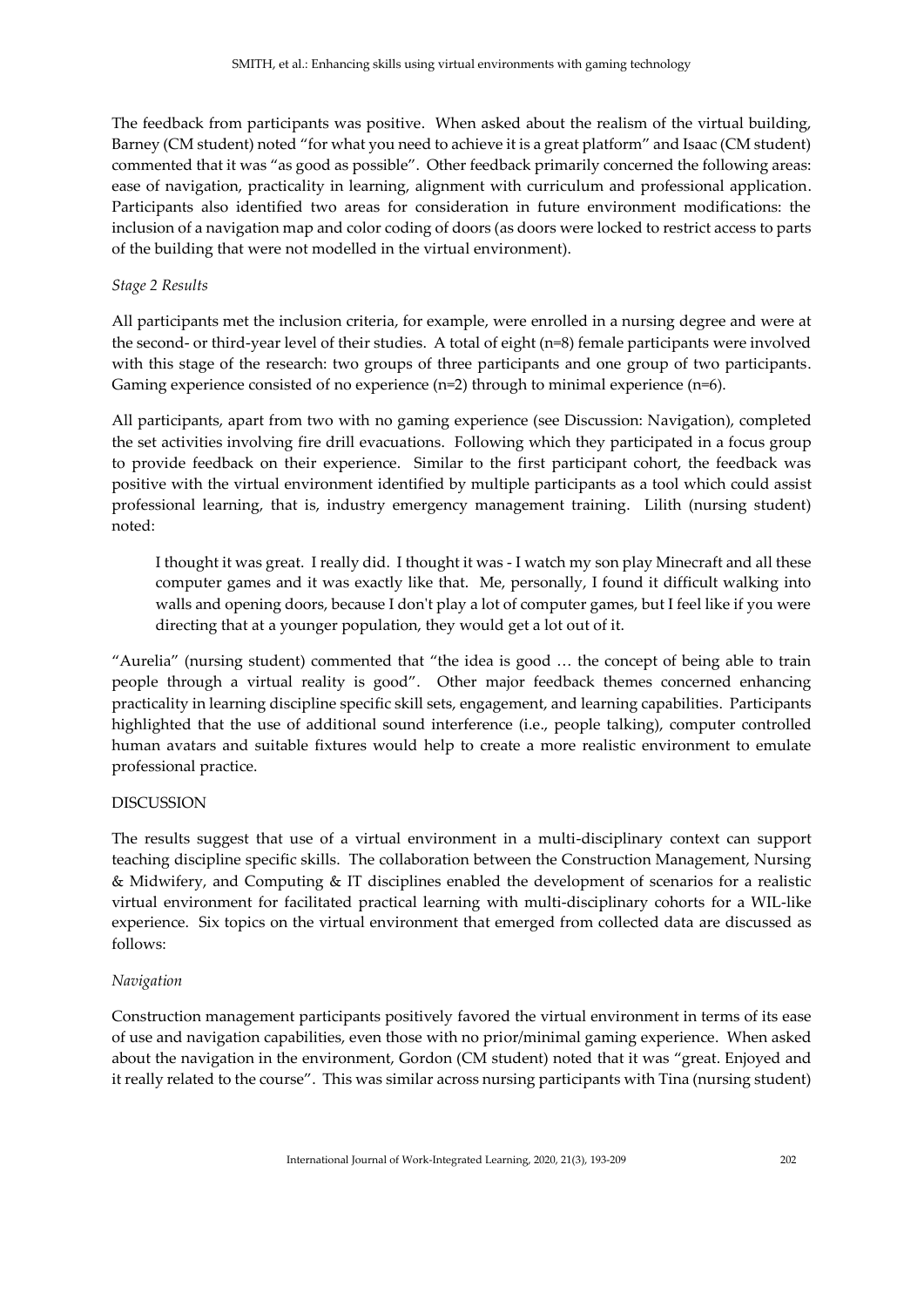observing that "after the first little bit, it got easier to navigate it, once you got the hang of it". However, two of the nursing participants showed great difficulty with navigating within the environment. Although the introductory gaming session prior to the testing was considered satisfactory by most participants across the cohorts to achieve a level of aptitude needed to complete the assessment tasks, there needed to be more consideration of prior gaming experience for the two nursing participants to ensure the maximum learning experience. Maya (nursing student) noted "I wasn't really thinking about evacuation procedures. I was more worrying about being able to get up and down things" indicating that the use of the gaming technology impacted her focus on the evacuation task.

Previous gaming experience is an increasing issue with the use of virtual environments for learning. Limited prior experience can impact learning opportunities. However, additional pre-training can significantly help users with less prior experience (Frey, Hartig, Ketzel, Zinkernagel, & Moosbrugger, 2007) and thus ensure students are ready to engage with the target learning environment. Although previous gaming experience can improve interactions with gaming technology (Smith & Du'Mont, 2009), gaming experience can also negatively bias a student's approach to the learning material, with gamers considering environments more as a game, rather than a real-life simulation (Smith & Trenholme, 2009). This bias can be amplified through the use of game engines to build the virtual environment where gamers are already familiar with the underlying technology being used. Thus, the reuse of gaming technology may come with a loss of veracity in the learning experience.

As noted, pre-training in the form of increasing the introductory gaming session prior to testing will likely help with a lack of gaming experience. Also having a threshold of competency before the learning scenario can be helpful. In the initial use of the fire drill system (Smith & Trenholme, 2009), participants had to navigate up three flights of stairs to a staff room before a fire alarm would sound. Thus, participants had already demonstrated competency with navigation controls before the main scenario started.

Removing previous experience bias is more difficult. However, providing appropriate pre-session information, for example highlighting the serious nature of the simulation may be appropriate. Also penalizing inappropriate game-type behavior may help students better engage with the virtual environment, for example allowing only one attempt per scenario, that is, no re-spawning on 'player death'.

#### *Realistic Learning Environment*

The realistic nature of the virtual environment was an area that received significant attention by all participants. The building design, colors and textures through to the furnishing and fixtures were considered of a nature that invoked realism and contributed to participant engagement. Walking capabilities, door movement (involving footstep and door hinge audio) were highly regarded and considered to emulate a real building given the 360-degree viewing. Maya (nursing student) observed that "You really did get the feeling that you were moving through somewhere. You could hear yourself and the door opening . . .". Also the realism of the fire simulation was considered with Athena (nursing student) commenting "a few times I went near the fire and it was making that noise. So it felt like I was getting burnt [laughs]". Construction management participants commented on how they "forgot" it was a gaming environment and considered themselves to be in a real building undertaking a regulatory inspection. However, Alyx (CM student) considered the scope of task in the virtual building noting that "time is needed to undertake the tasks and familiarize yourself and then test" and "time needed to orientate yourself before you undertake the assignment".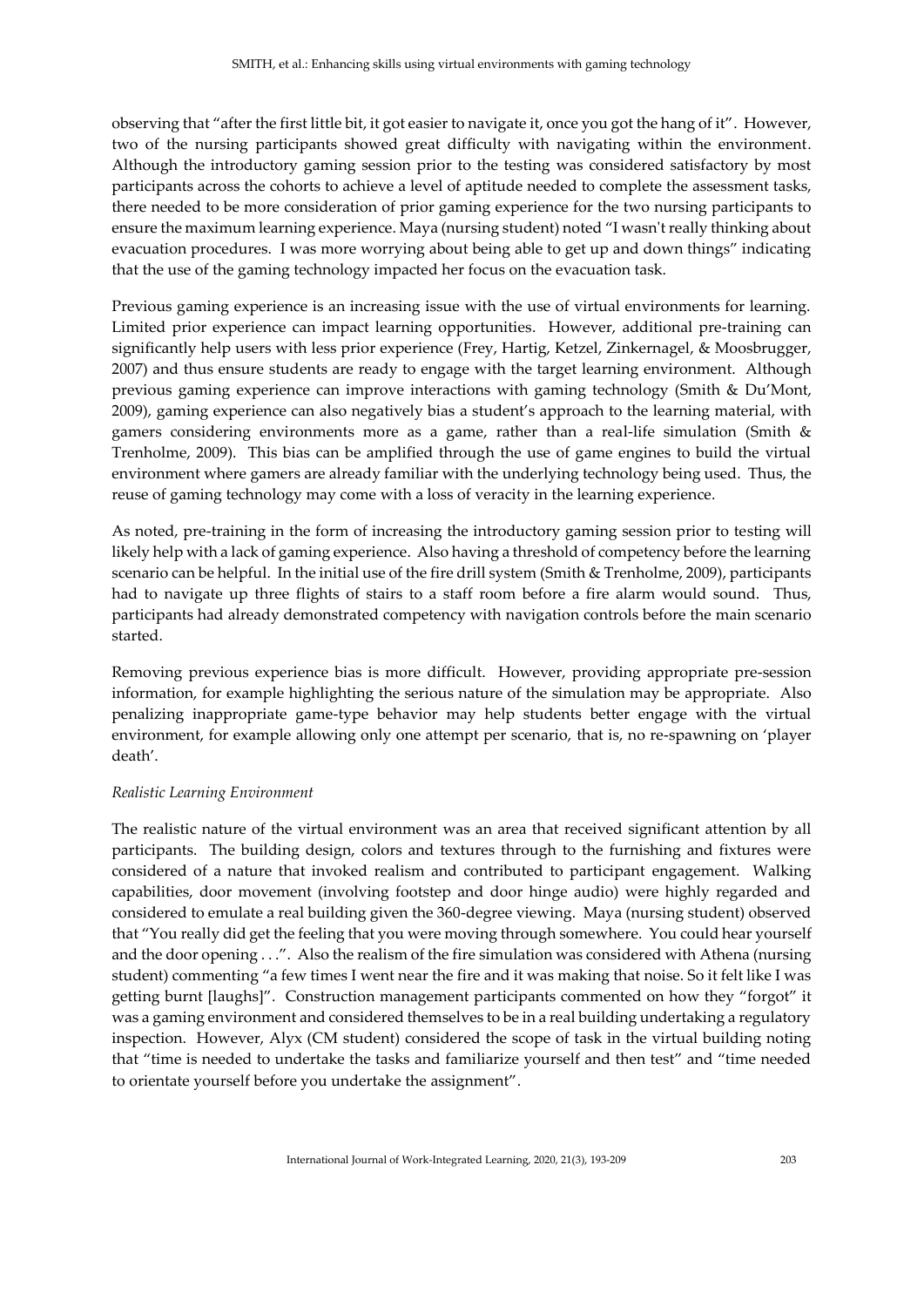## *Engagement*

Aligned with a realistic environment, engagement with the simulated building evoked favorable responses across both cohorts. Lilith (nursing student) noted "I felt like I was in an evacuation. I think it was, the skills that I hoped I had, they came to me as soon as I was in that situation, I thought about them". All participants across both cohorts identified that they were engaged apart from two nursing participants. Participants who did not identify as having an engaged experience explained that their lack of gaming and computer experience impacted upon their ability to undertake tasks. Therefore, they were focused on how to navigate and identified significant frustration with this process which impacted upon these activities. Nisha (nursing student) observed that "I think I was going the right way and then I'm on the wrong button, so I'd be spinning around. I'm not moving forward. I was yeah it was just the fact that I couldn't get it".

Most nursing participants mentioned a commitment to the experience and engagement and concentration upon evacuation creating a real-world experience. Nisha (nursing student) noted "I kept thinking because in my head I kept thinking, if this was real yeah I would be burnt by now". To many it was not considered to feel like a gaming environment. The navigation abilities of the system and environmental realism, from sound enhancements and viewing capabilities, impacted upon their experiencing the simulation as that of an actual building with Maya (nursing student) commenting "You really did get the feeling that you were moving through somewhere. You could hear yourself and the door opening".

Within the nursing cohort the engagement created a sense of anxiousness and urgency amongst most participants. This was particularly true during the evacuation process as they tried to remember pathways and were confronted with locked doors while faced with fires at various exit points. Given that the construction management cohort task involved completion of professional tasks in a relatively sterile environment, the environment did not evoke such anxiety responses.

## *Alignment with Curriculum*

Within building codes and compliance courses, assessment items commonly involve a critique of 2D drawings and the ability to understand on-site practices and regulatory site inspections is limited. The virtual environment was seen as beneficial as it added a new dimension providing professional experience. The scenario tasks were designed to be aligned with the theoretical knowledge undertaken within such courses. From working out classification, rise in story, type of construction through to clause specifics, all participants identified that the tasks and the manner in which they were presented aligned well with course theory and existing assignments; therefore, contributing to and providing context to enhance their learning experience. When asked about whether the models provided the facilities to enable assessment of non-compliance issues Gordon (CM student) noted that the "types of questions are correct for the course content. Having non-compliances is good" while Wallace (CM student) commented that "first year students would go well" and Isaac (CM student) observed that it was "good as a teaching aid".

## *Professional Application*

The environment was considered a tool that would contextualize theory with practice and prepare students for their professional career, that is, simulating authentic work-oriented experiences (Jackson & Jones, 2019). Multiple participants made comment on the benefit of undertaking such virtual exercises to industry application. They commented that their theoretical knowledge and experience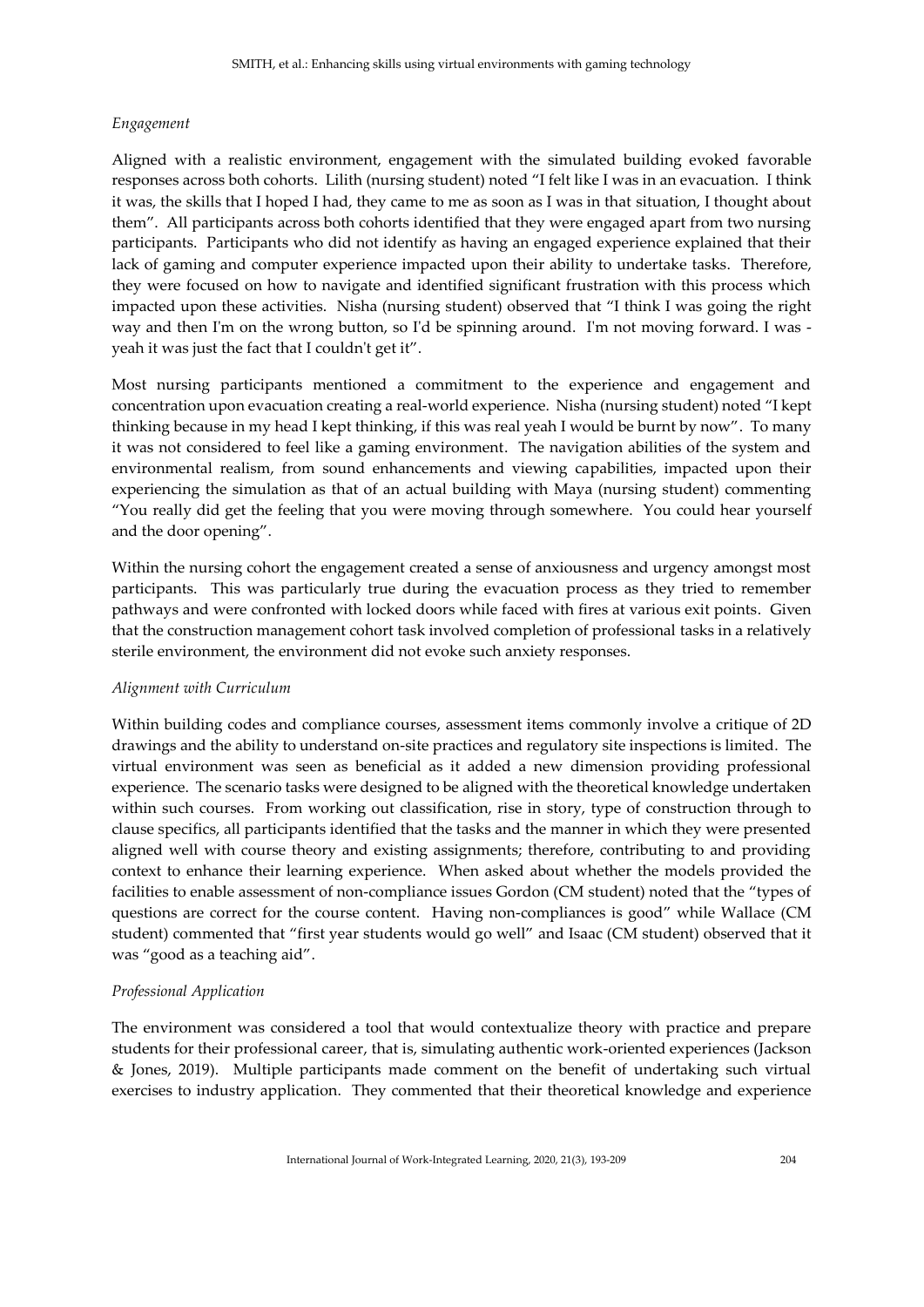would be significantly enhanced through interaction with the virtual environment. There was a valuable contribution from both student cohorts in relation to the theme of professional application. Firstly, construction management students explained that their use of standardized 2D drawings to emulate professional practice was significantly enhanced by undertaking a regulatory inspection. Furthermore, undertaking an inspection within the environment enabled students to feel better prepared for industry having undertaken such an activity and knowing what to look for and consider on-site. Barney (CM student) commented that "once [I'd] id [identified] an issue [I] then keep looking at other areas for it also".

Secondly, although not the true focus of this research, multiple nursing participants explained how training in evacuation is often limited in many health care environments due to patient mobility and some participants stated that they did not know what to do if faced with an emergency evacuation scenario as they had not been exposed to evacuation drills. Lilith (nursing student) commented that "I think generally most workplaces do your fire tour on the first couple of days when you are really not taking that in. You're taking in who's around you and what your physical job is day-to-day" and Tyreen (nursing student) noted "it was just a bit of an eye opener. You don't really think it's important to know your surroundings and stuff. [Real life] Fire evacuation things are pretty boring when you go through them . . .". Hence, the environment was considered a beneficial learning tool to aid understanding of emergency protocols and evacuation. Lilith explained "... it gives a pre-programmed route in your head and I think that could potentially save lives".

Even the two nursing students who had difficulty with navigation concurred with the comments by other participants. The environment was seen as a mechanism to raise awareness of fire safety and options available for emergency egress (Löfqvist et al., 2017). Participants noted that facilities are always different and areas designated to work change; therefore, as a training environment it was considered beneficial to reinforce the work area layout and practice possible evacuation routes. Amara (nursing student) commented that:

I'd say that - yeah - well it makes me think of an actual situation where I'm about to - if I'm working as a nurse in an aged care facility, as the focus of this exercise is - I don't really know my way around. How am I going to be able to just look after myself and the patients at the same time? That's very scary to me.

#### *Suggested Improvements*

Two primary modifications suggested by construction management participants involved a navigation map and color-coding doors to indicate locked status. Gordon (CM student) noted that an enhancement would be for "doors [that] can't open in a different color to others", Eli (CM student) suggesting to "integrate a map [to] north point to help orientation" and Isaac (CM student) noting that a "map in bottom view would be nice." Although a navigation map may appear suitable within a virtual environment, for the purpose of the assessment it was not included to ensure the exercise was able to appropriately simulate a real-world experience. In many situations, a certifier may undertake a building inspection where visual aids such as architectural drawings are not available (i.e., assessment of a heritage building) and reliance on paper plans or modern building tools can be an issue. Some students explicitly noted this in the context of identifying non-compliance with Isaac (CM student) commenting "easier to review plans though" and "not good as a BIM [Building Information Modeling] checking tool, i.e., easier with paper plans and schedules". However, as noted above, if accurate building plans are not readily available, providing experiences of on-site compliance checking, as made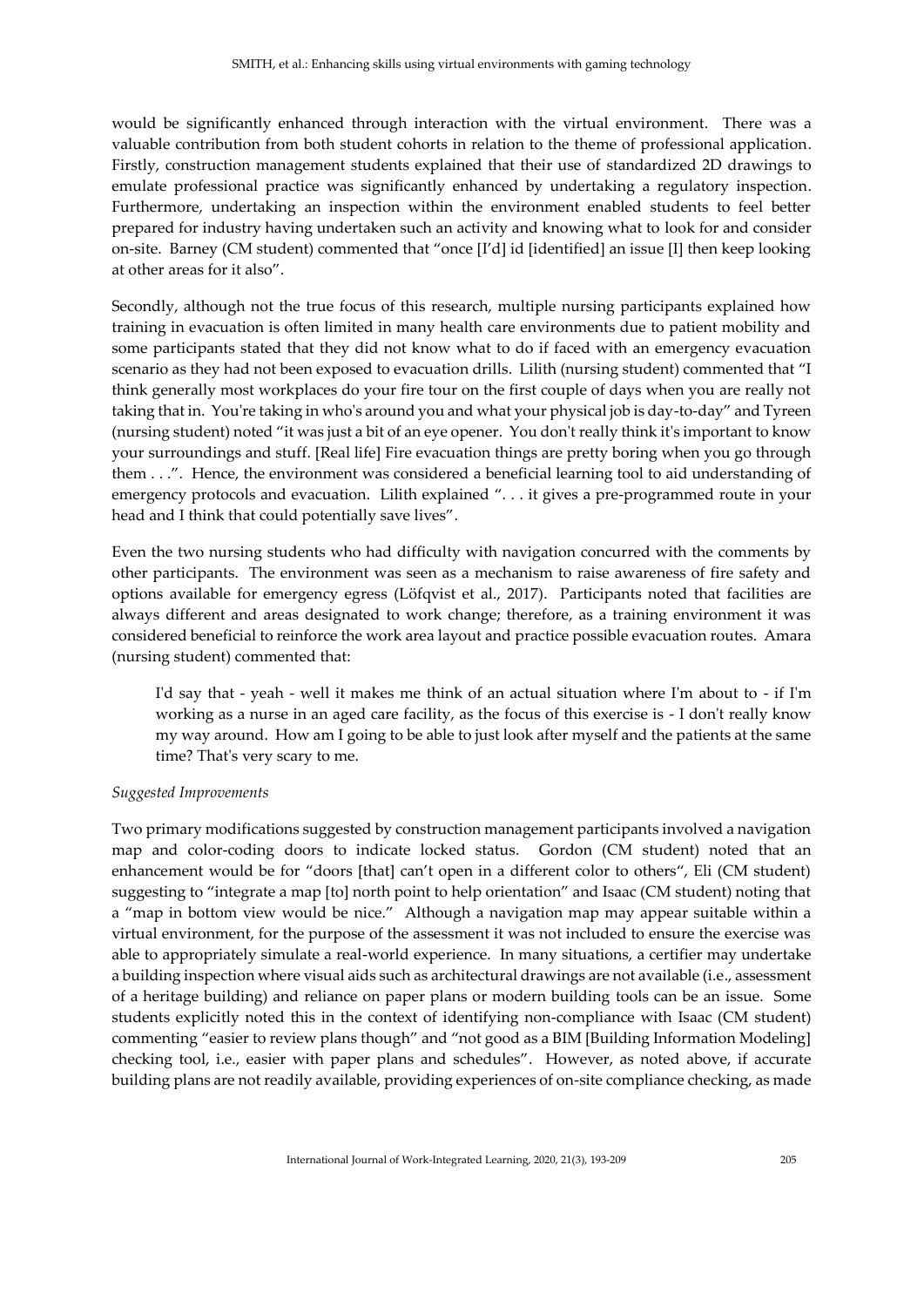available in a virtual building, fill a required workplace capability. The exercise also assisted with learning navigation skills in covering the complete layout of the building to be inspected.

Similarly, in relation to the color coding of doors, within the real-world environment doors locked and unlocked would not be colored differently; therefore, to ensure a realistic exercise such differentiation of door types was not considered suitable. Interestingly, the nursing participants favored modifications to include sound interference and inclusion of computer controlled human avatars to create a more realistic experience. Maya (nursing student) commented that:

So that the alarm is going but if you had other voices and people saying, well you know what are we going to do? What happens now? Even if you can't talk back to them, that would still give you that feeling of what's happening in a - yeah, that sort of scenario.

Tina (nursing student) observed that "there's no residents or anything to worry about though - in that. Maybe if you had to collect so many residents on your way out or something". These modifications will be important to future development of the environment as it is acknowledged that inspections are often conducted in 'busy' rather than sterile environments which would present a more realistic teaching environment in simulated buildings.

## **CONCLUSION**

The research reported here describes the reuse of a virtual environment built with gaming technology to enhance practical WIL-like learning experiences for construction management and nursing students and demonstrates the benefits of diverse disciplines coming together to solve multiple education goals. The learning scenarios in the virtual environment were developed in collaboration with three disciplines and evaluated with target student cohorts in a pilot evaluation.

Stage 1 involved a construction management student cohort where participants navigated the virtual environment and completed a regulatory building inspection: completing set tasks and identifying instances of non-compliance. Following which participants were interviewed to obtain their experiences. Stage 2 involved a nursing student cohort, considered the 'building users', who were required to navigate the virtual environment and evacuate during a simulated fire drill. Focus groups were held upon completion of the activities to further explore student experiences using the virtual environment and to inform future design work.

Overall the virtual environment was received favorably by both cohorts. Primarily the building surveying students saw a strong alignment with their building codes course and considered the simulated environment as a tool to enhance their theoretical knowledge, contextualizing material and providing a real-world inspection experience, thus preparing them for their professional careers. Both cohorts favored the realism of the environment and its ability to contextual theory and enhance learning. It was highlighted that the virtual environment and defined scenarios were considered a benefit to prepare students for their future professions through practical experience. Subsequently, most participants identified a strong sense of engagement within the environment with multiple nursing students identifying anxiety and panic, adding to the realism of the simulated experience.

The experiences of the nursing cohort are extremely important to construction management students, particularly those studying building codes given its focus upon fire safety. Feedback from the nursing cohort provides a deeper understanding of active and passive fire safety measures including fire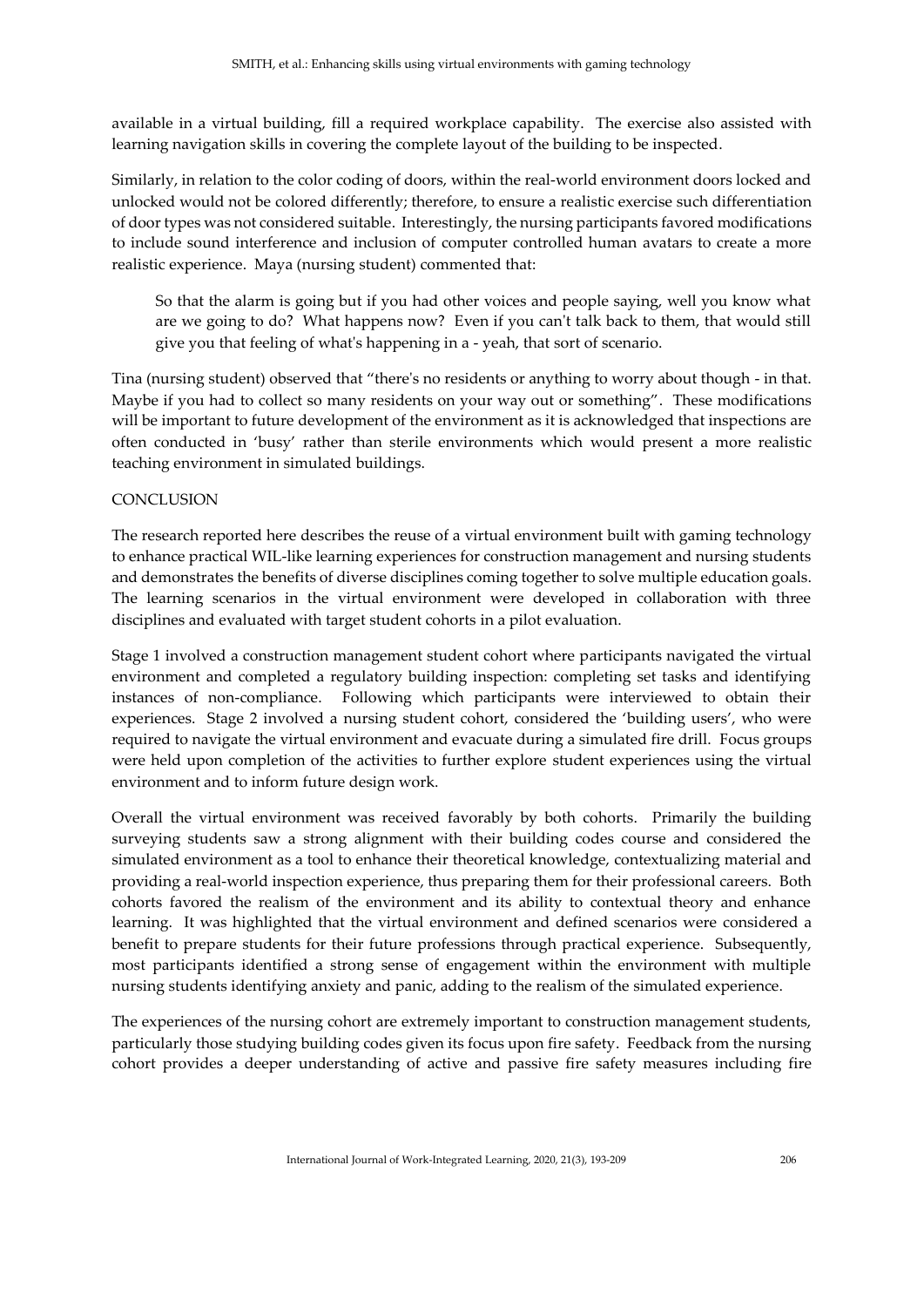compartmentation, exits and paths of travel to exits along with the need for compliant stair wells. Integrating this inter-disciplinary feedback to the different cohorts is a topic of future work.

There is considerable scope to the extend the work presented here. The primary use for construction management students could be extended to allow full virtual site visits and potentially visits to buildings at different stages of construction. The secondary use, with the nursing cohort, could be extended to other healthcare disciplines where fire drill training is required. Also, this may benefit other environments where fire drills are prohibitory distributive to run, for example airports, prisons and banks. One issue with the approach is the need to build and/or customize the virtual environment. However, as shown here, the reuse of gaming technology can considerably reduce the overhead with computer game developers providing tools, documentation and source code, either with the game itself or separately available, so that end-users can create new content (Trenholme & Smith, 2008). To some degree, this also emphasizes the need for interdisciplinary collaboration, across domain and technology experts, if the aim to provide ongoing and robust educational experiences supported through technology enhanced learning.

Future research will need to consider assistance to participants with limited to no gaming experience as two nursing students highlighted frustration over difficulty navigating within the environment which affected their ability to become engaged and appropriately complete their tasks. In terms of the construction management cohort, different environments will be produced to mimic real world inspections and be presented to a larger student cohort. Additionally, multiple environments will be considered to reflect buildings both occupied (i.e., with computer controlled human avatars and sound – both active and ambient) against those unoccupied.

#### REFERENCES

- Al Shehri, W. (2012). Work integrated learning (WIL) in virtual reality. *IJSCI International Journal of Computer Science Issues, 9*(5),332-344. Retrieved from<http://arxiv.org/abs/1211.2412>
- Australian Building Codes Board. (2016). The national construction code. Canberra, Australia: Australian Building Codes Board.
- Australian Government Department of Health. (2011, November). *National Health Emergency Response Arrangements: November 2011*. Retrieved from https://www1.health.gov.au/internet/main/publishing.nsf/Content/ohp-response-arrangementnov11
- Bosco, A. M. & Ferns, S. (2014). Embedding of authentic assessment in work-integrated learning curriculum. *Asia-Pacific Journal of Cooperative Education*, *15*(4), 281-290. Retrieved from [https://www.ijwil.org/files/APJCE\\_15\\_4\\_281\\_290.pdf](https://www.ijwil.org/files/APJCE_15_4_281_290.pdf)
- Botma, Y. (2014). Nursing student's perceptions on how immersive simulation promotes theory-practice integration. *International Journal of Africa Nursing Sciences, 1*, 1-5.<https://doi.org/10.1016/j.ijans.2014.04.001>
- Brimble, M., Cameron, C., Freudenberg, B., Fraser, C., & MacDonald, K. (2012). Collaborating with industry to enhance financial planning and accounting education. *Australasian Accounting Business & Finance Journal, 6*(4), 79-93. Retrieved fro[m https://search.proquest.com/docview/1284080727?accountid=10499](https://search.proquest.com/docview/1284080727?accountid=10499)

Bryman, A., & Bell, E. (2011). *Business research methods* (3rd ed.). Oxford, UK: Oxford University Press.

- Cameron, C., & Klopper, C. (2015). University lawyers: A study of legal risk, risk management and role in work integrated learning programmes. *Journal of Higher Education Policy and Management*, *37*, 344-360. Retrieved from <https://ssrn.com/abstract=3099410>
- Çalişkan, O. (2011). Virtual field trips in education of earth and environmental sciences, *Procedia - Social and Behavioral Sciences, 15*, 3239-3243[. https://doi.org/10.1016/j.sbspro.2011.04.278](https://doi.org/10.1016/j.sbspro.2011.04.278)
- Cappie-Wood, A. (2018). *NSW State emergency management plan (EMPLAN)*. New South Wales Government, Australia. Retrieved from<https://www.emergency.nsw.gov.au/Pages/publications/plans/EMPLAN.aspx>
- Chen, W., Guinet, A., & Ruiz, A. (2015). Modeling and simulation of a hospital evacuation before a forecasted flood. *Operations Research for Health Care*, *4*, 36-43[. https://doi.org/10.1016/j.orhc.2015.02.001](https://doi.org/10.1016/j.orhc.2015.02.001)
- Chen, C. J., Toh, S. C., & Ismail, W. M. F. W. (2005). Are learning styles relevant to virtual reality? *Journal of Research on Technology in Education, 38*(2), 123-141.<https://doi.org/10.1080/15391523.2005.10782453>
- Cooper, L., Orrell, J., & Bowden, M. (2010). *Work integrated learning: A guide to effective practice*. London, UK: Taylor & Francis. Epic Games. (n.d). *Unreal Engine*. https://www.unrealengine.com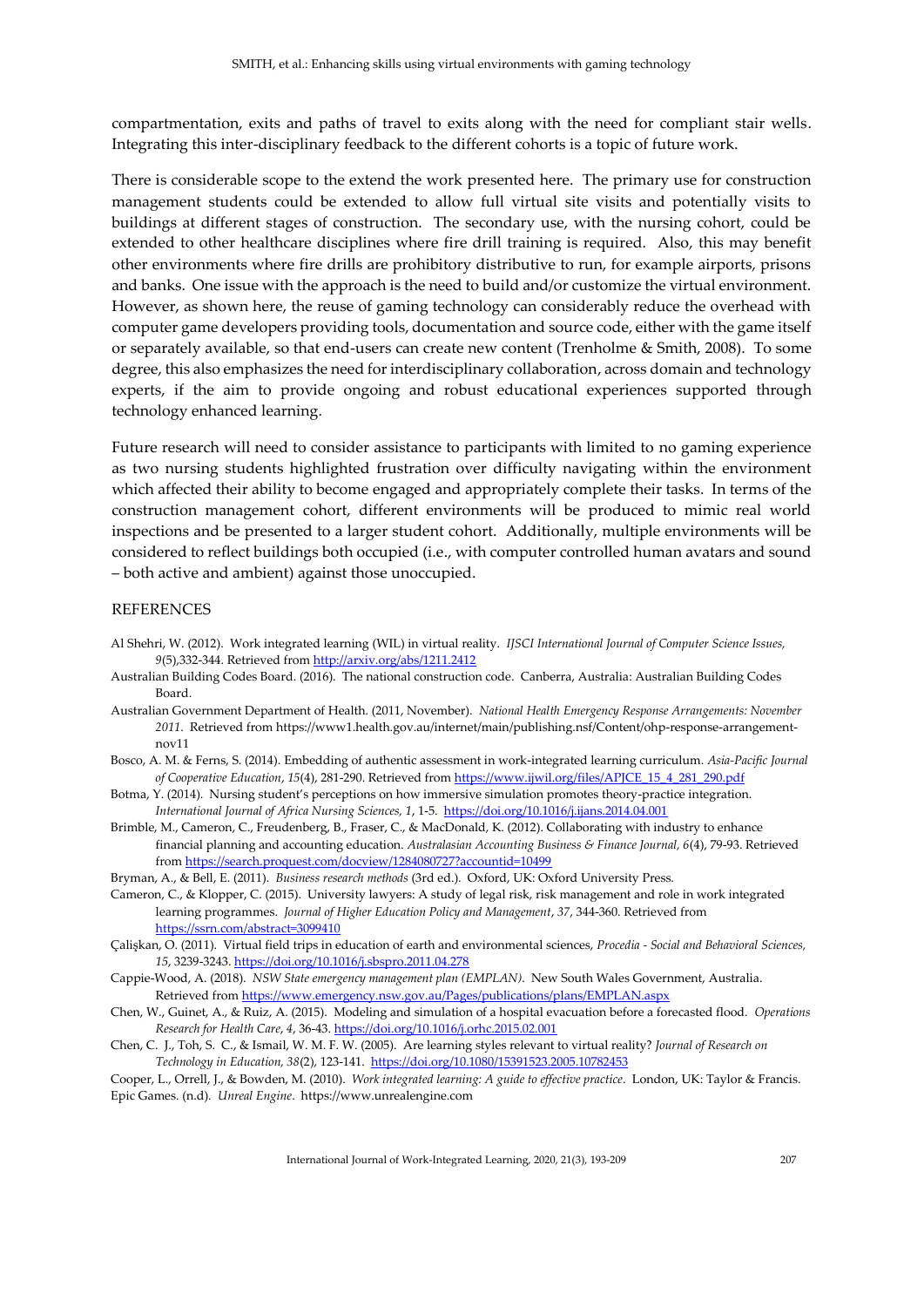- Eschenbrenner, B., Nah, F. F., & Siau, K. (2009). 3-D virtual worlds in education: Applications, benefits, issues, and opportunities. In J. Erickson (Ed.), *Database technologies: Concepts, methodologies, tools, and applications* (pp. 2595-2615). Hershey, PA: IGI Global. https://doi.org/10.4018/978-1-60566-058-5.ch156
- Farra, S., Hodgson, E., Miller, E. T., Timm, N., Brady, W., Gneuhs, M., Ying, J., Hausfeld, J., Cosgrove, E., Simon, A., & Bottomley, M. (2019). Effects of virtual reality simulation on worker emergency evacuation of neonates. *Disaster Medicine and Public Health Preparedness 13*(2), 301-308.<https://doi.org/10.1017/dmp.2018.58>
- Freudenberg, B., Brimble, M., & Cameron, C. (2010). Where there is a WIL there is a way. *Higher Education Research & Development*, *29*, 575–588[. https://doi.org/10.1080/07294360.2010.502291](https://doi.org/10.1080/07294360.2010.502291)
- Freudenberg, B., Brimble, M., & Cameron, C. (2011). WIL and generic skill development: The development of business students' generic skills through work-integrated learning. *Asia-Pacific Journal of Cooperative Education*, *12*(2), 79-93. Retrieved from<https://ssrn.com/abstract=1851169>
- Frey, A., Hartig, J., Ketzel, A., Zinkernagel, A., & Moosbrugger, H. (2007). The use of virtual environments based on a modification of the computer game Quake III Arena in psychological experimenting. *Computers in Human, 23*(4), 2026- 2039[. http://dx.doi.org/10.1016/j.chb.2006.02.010](http://dx.doi.org/10.1016/j.chb.2006.02.010)
- Golmohammadi, D., & Shimshak, D. (2011). Estimation of the evacuation time in an emergency situation in hospitals. *Computers & Industrial Engineering*, 61(4), 1256-1267[. https://doi.org/10.1016/j.cie.2011.07.018](https://doi.org/10.1016/j.cie.2011.07.018)
- Gribble, C., Blackmore, J., & Rahimi, M. (2015). Challenges in providing work integrated learning to international business students at Australian Universities. *Higher Education, Skills and Work-Based Learning*, *5*(4), 401-416. <https://doi.org/10.1108/HESWBL-04-2015-0015>
- Jackson, B. L., & Jones, M. J. (2019). Where the rubber meets the road: Exploring the perceptions of in-service teachers in a virtual field experience. *Journal of Research on Technology in Education*. *51*(1). 7-26. <https://doi.org/10.1080/15391523.2018.1530622>
- Jackson, D. (2015). Employability skill development in work-integrated learning: Barriers and best practice. *Studies in Higher Education*, *40*(2), 350-367. <https://doi.org/10.1080/03075079.2013.842221>
- LaViola, Jr., J. J., Kruijff, E., McMahan, R. P., Bowman, D. A., & Poupyrev, I.(2017). *3D user interfaces: Theory and practice*. (2nd ed.). Boston, MA: Addison-Wesley.
- Livingstone, D., Kemp, J., & Edgar, E. (2008) From multi-user virtual environment to 3D virtual learning environment, *Research in Learning Technology*, *16*(3), 139-150. <https://doi.org/10.1080/09687760802526707>
- Löfqvist, E., Oskarsson, Å., Brändström, H., Vuorio, A., & Haney, M. (2017). Evacuation preparedness in the event of fire in intensive care units in Sweden: More is needed. *Prehospital and Disaster Medicine, 32*(3), 317-320. <https://doi.org/10.1017/S1049023X17000152>
- Marks, S., Windsor, J., & Wünsche, B. (2007). *Evaluation of game engines for simulated surgical training*. Paper presented at the 5th International Conference on Computer Graphics and Interactive Techniques in Australia and Southeast Asia (GRAPHITE '07). 273-280. Perth, Australia[. http://doi.acm.org/10.1145/1321261.1321311](http://doi.acm.org/10.1145/1321261.1321311)
- Overstreet, M. (2008). The use of simulation technology in the education of nursing students. *Nursing Clinics of North America 43*(4), 593-603[. https://doi.org/10.1016/j.cnur.2008.06.009](https://doi.org/10.1016/j.cnur.2008.06.009)
- Patiar, A., Ma, E., Kensbock, S., & Cox, R.(2017). Students' perceptions of quality and satisfaction with virtual field trips of hotels, *Journal of Hospitality and Tourism Management, 31*, 134-141[. https://doi.org/10.1016/j.jhtm.2016.11.003](https://doi.org/10.1016/j.jhtm.2016.11.003)
- Quinlan, C. (2011). *Business research methods*. United Kingdom: Thomas Rennie.
- Safe Work Australia (2015). *Construction industry profile*. Retrieved from
- <https://www.safeworkaustralia.gov.au/doc/construction-industry-profile>
- Schuster, L., & Glavas, C. (2017). Exploring the dimensions of electronic work integrated learning (eWIL). *Educational Research Review, 21*, 55-66.<https://doi.org/10.1016/j.edurev.2017.04.001>
- Seifan, M., Dada, D., & Berenjian, A. (2019). The effect of virtual field trip as an introductory tool for an engineering real field trip. *Education for Chemical Engineers, 27*, 6-11[. https://doi.org/10.1016/j.ece.2018.11.005](https://doi.org/10.1016/j.ece.2018.11.005)
- Smith, S. P., & Du'Mont, S. (2009). Measuring the effect of gaming experience on virtual environment navigation tasks. *2009 IEEE Symposium on 3D User Interfaces*, Lafayette, LA, 2009, 3-10[. https://doi.org/10.1109/3DUI.2009.4811198](https://doi.org/10.1109/3DUI.2009.4811198)
- Smith, S. P., & Trenholme, D. (2009). Rapid prototyping a virtual fire drill environment using computer game technology. *Fire Safety Journal*, *44*(4), 559–569[. https://doi.org/10.1016/j.firesaf.2008.11.004](https://doi.org/10.1016/j.firesaf.2008.11.004)
- Stoker, R. (2015). An investigation into blogging as an opportunity for work-integrated learning for journalism students. *Higher Education, Skills and Work-Based Learning*, *5*(2), 168-180. <https://doi.org/10.1108/HESWBL-01-2014-0002>
- Swift, C. O., & Kent, R. (1999). Business school internships: Legal concerns. *Journal of Education for Business*, *75*(1), 23-26. <https://doi.org/10.1080/08832329909598985>
- Trenholme, D. & Smith, S. P. (2008). Computer game engines for developing first-person virtual environments. *Virtual Reality, 12*(3), 181-187[. https://doi.org/10.1007/s10055-008-0092-z](https://doi.org/10.1007/s10055-008-0092-z)
- Valve Corporation. (n.d). *Valve*. https://www.valvesoftware.com
- Vogel, J. J., Greenwood-Ericksen, Q., Cannon-Bowers, J., & Bowers, C. A. (2006). Using virtual reality with and without gaming attributes for academic achievement. *Journal of Research on Technology in Education*, *39*(1), 105-118. <https://doi.org/10.1080/15391523.2006.10782475>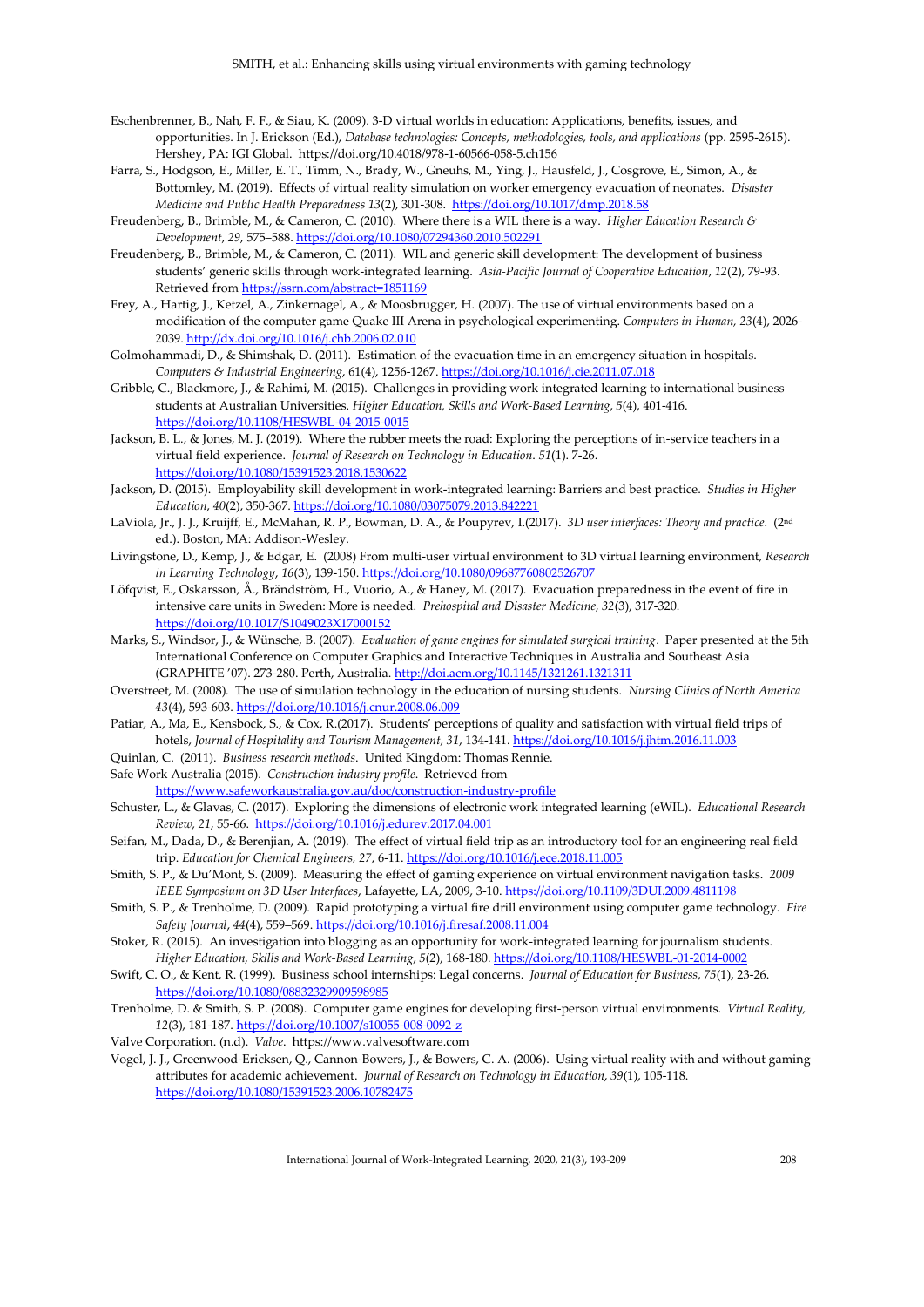Wilton, N. (2012). The impact of work placements on skills development and labour market outcomes for business and management graduates. *Studies in Higher Education*, *37*(5), 603-620. <https://doi.org/10.1080/03075079.2010.532548>

Wiecha, J., Heyden, R., Sternthal, E., & Merialdi, M. (2010). Learning in a virtual world: Experience with using Second Life for medical education. *Journal of Medical Internet Research*, *12*(1), 1-17. <https://doi.org/10.2196/jmir.1337>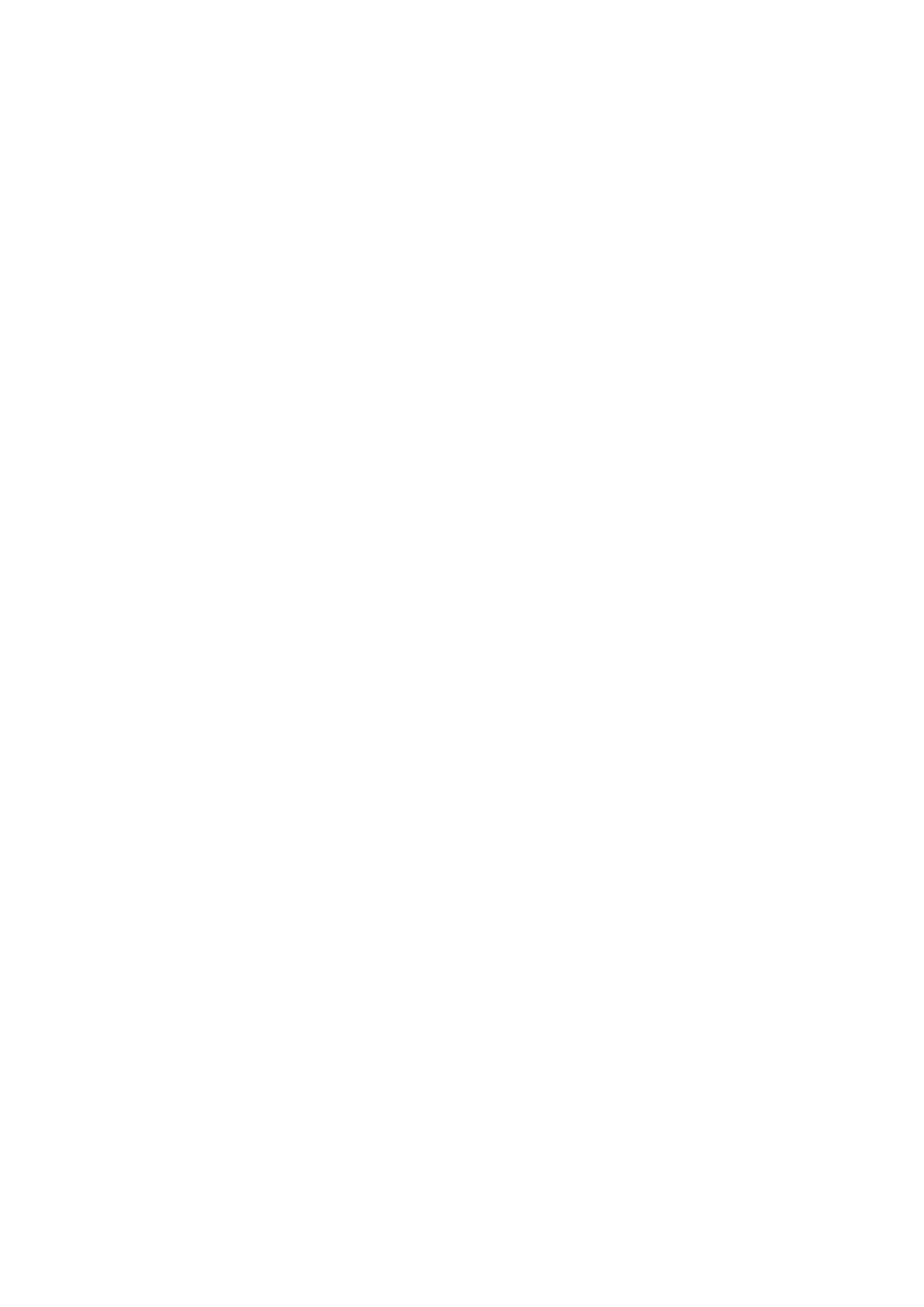

ISSN: 2538-1032 www.ijwil.org

#### **About the Journal**

The International Journal of Work-Integrated Learning (IJWIL) publishes double-blind peer-reviewed original research and topical issues dealing with Work-Integrated Learning (WIL). IJWIL first published in 2000 under the name of Asia-Pacific Journal of Cooperative Education (APJCE). Since then the readership and authorship has become more international and terminology usage in the literature has favored the broader term of WIL, in 2018 the journal name was changed to the International Journal of Work-Integrated Learning.

In this Journal, WIL is defined as "*an educational approach that uses relevant work-based experiences to allow students to integrate theory with the meaningful practice of work as an intentional component of the curriculum*". Defining elements of this educational approach requires that students engage in authentic and meaningful work-related task, and must involve three stakeholders; the student, the university, and the workplace. Examples of practice include offcampus, workplace immersion activities such as work placements, internships, practicum, service learning, and cooperative education (Co-op), and on-campus activities such as work-related projects/competitions, entrepreneurships, student-led enterprise, etc. WIL is related to, but not the same as, the fields of experiential learning, work-based learning, and vocational education and training.

The Journal's main aim is to enable specialists working in WIL to disseminate research findings and share knowledge to the benefit of institutions, students, co-op/WIL practitioners, and researchers. The Journal desires to encourage quality research and explorative critical discussion that leads to the advancement of effective practices, development of further understanding of WIL, and promote further research.

The Journal is financially supported by the New Zealand Association of Cooperative Education (NZACE), [www.nzace.ac.nz.](http://www.nzace.ac.nz/)

## **Types of Manuscripts Sought by the Journal**

Types of manuscripts sought by IJWIL is primarily of two forms; 1) *research publications* describing research into aspects of work-integrated learning and, 2) *topical discussion* articles that review relevant literature and provide critical explorative discussion around a topical issue. The journal will, on occasions, consider best practice submissions.

*Research publications* should contain; an introduction that describes relevant literature and sets the context of the inquiry. A detailed description and justification for the methodology employed. A description of the research findings - tabulated as appropriate, a discussion of the importance of the findings including their significance to current established literature, implications for practitioners and researchers, whilst remaining mindful of the limitations of the data. And a conclusion preferably including suggestions for further research.

*Topical discussion* articles should contain a clear statement of the topic or issue under discussion, reference to relevant literature, critical and scholarly discussion on the importance of the issues, critical insights to how to advance the issue further, and implications for other researchers and practitioners.

*Best practice and program description* papers. On occasions, the Journal also seeks manuscripts describing a practice of WIL as an example of best practice, however, only if it presents a particularly unique or innovative practice or was situated in an unusual context. There must be a clear contribution of new knowledge to the established literature. Manuscripts describing what is essentially 'typical', 'common' or 'known' practices will be encouraged to rewrite the focus of the manuscript to a significant educational issue or will be encouraged to publish their work via another avenue that seeks such content.

By negotiation with the Editor-in-Chief, the Journal also accepts a small number of *Book Reviews* of relevant and recently published books.